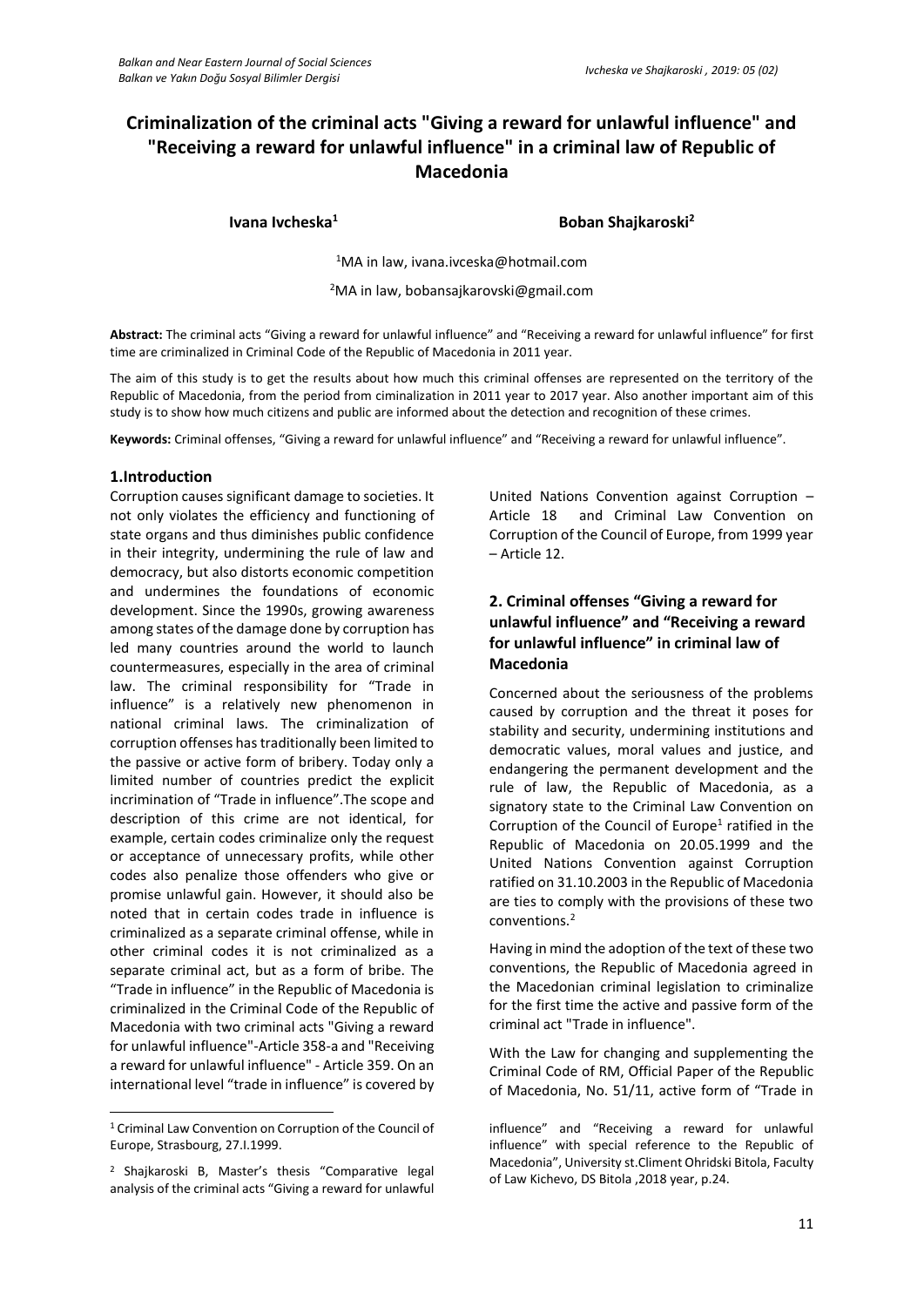influence" is predicted as criminal offence "Giving a reward for unlawful influence" in Article 358- a<sup>3</sup>. The passive form of "Trade in influence" is predicted as criminal offence "Receiving a reward for unlawful influence" in Article 359<sup>4</sup>. These two types of crimes are provided for in the group of criminal offenses against official duty.

Thus, in the criminal acts "Giving a reward for unlawful influence" from Article 358-a and "Receiving a reward for unlawful influence" from Article 359, the object of protection is the official duty ie the lawful execution of official duty. The object of the action in any crime, even in this criminal acts can't be considered isolated and separately, but it is necessary to consider it with the object of protection. So an object of action/attack in this criminal acts is the prize itself, the gift or other benefit.

The consequence of these crimes is precisely the illegal acquisition of a property benefit, that is, the illicit property gain (material and non-material profit). The purpose of criminalizing this criminal acts is to reduce corruption and protect the official duty as an inviolable service for the benefit of the citizens.

For these criminal offenses, is foreseen punishment from one to three years imprisonment for the easier forms of these criminal offenses and for harder forms of these offenses is foreseen punishment from one to five years imprisonment.<sup>5</sup>

So, we can estabilish that in Republic of Macedonia "Trade in influence" is criminalized in Criminal Code of this state. But, what we don' t know is how many of these crimes are represented on the territory of the Republic of Macedonia in the period from 2011 to 2017? Also, we don't know does the citizens are familiar with this type of criminal offences?.

#### **3. Materials and Methods**

**3.1** After criminalization of this criminal offenses, the responsible state institution, published statistical data about how much criminal offenses "Giving a reward for unlawful influence" and "Receiving a reward for unlawful influence" are represented on the territory of the Republic of Macedonija shown by periods, in the period form 2011 to 2017 year. Every year, State Statistical Office of the Republic of Macedonia publishes data

on reported, accused and convicted adult perpetrators of those two criminal offenses. Also, for perceiving the representation and recognizability of these criminal acts, we conducted a survey in which the citizens of the municipality of Prilep answered the questions contained in the survey.

#### **4. Results**

## **4.1 Results from State Statistical Office of the Republic of Macedonia**

These data are a result of the regular annual statistical surveys and provide information about the perpetrators of crimes in all phases of the procedure, starting from the submission of the report until the final sentence.

First, we will show the data for the reported perpetrators of criminal offenses "Giving a reward for unlawful influence" and "Receiving a reward for unlawful influence" for every year in the period from 2011 to 2017 year.

For the period from 2011 to 2017 year for criminal act "Giving a reward for unlawful influence" there are no data on reported perpetrators of this criminal act. For the period from 2011 to 2017 year for criminal act "Receiving a reward for unlawful influence" has reported perpetrators of this criminal act only in 2016, only 4 (four) charges against 4(four) people for the criminal act "Receiving a reward for unlawful influence", while for the remaining years in the period from 2011 until 2017 there are no data.

In relation to the number of accused adults of the crime "Giving a reward for unlawful influence"iIn the period 2011-2017, there is no data on accused persons for this crime. According to the data contained in the state statistics of the State Statistical Office, we note that only in 2015 there are data on 7 (seven) accused persons for criminal offense "Receiving a reward for unlawful influence", while for the remaining years there are no data for other accused persons for this crime.

For the period from 2011 to 2017 year, for criminal act "Giving a reward for unlawful influence" about convicted adults for this criminal act we can establish that in the period 2011-2017 there are no data on convicted persons for this crime. For

 $\overline{a}$ 

<sup>3</sup>Law for changing and supplementing the Criminal Code of RM, Official Paper of the Republic of Macedonia, No. 51/11, Article 358-a. <sup>4</sup>Law for changing and supplementing the Criminal

Code of RM, Official Paper of the Republic of Macedonia, No. 51/11, Article 359.

<sup>5</sup> https://www.pravdiko.mk/trgovija-so-vlijaniekrivichno-delo-koe-teshko-se-otkriva/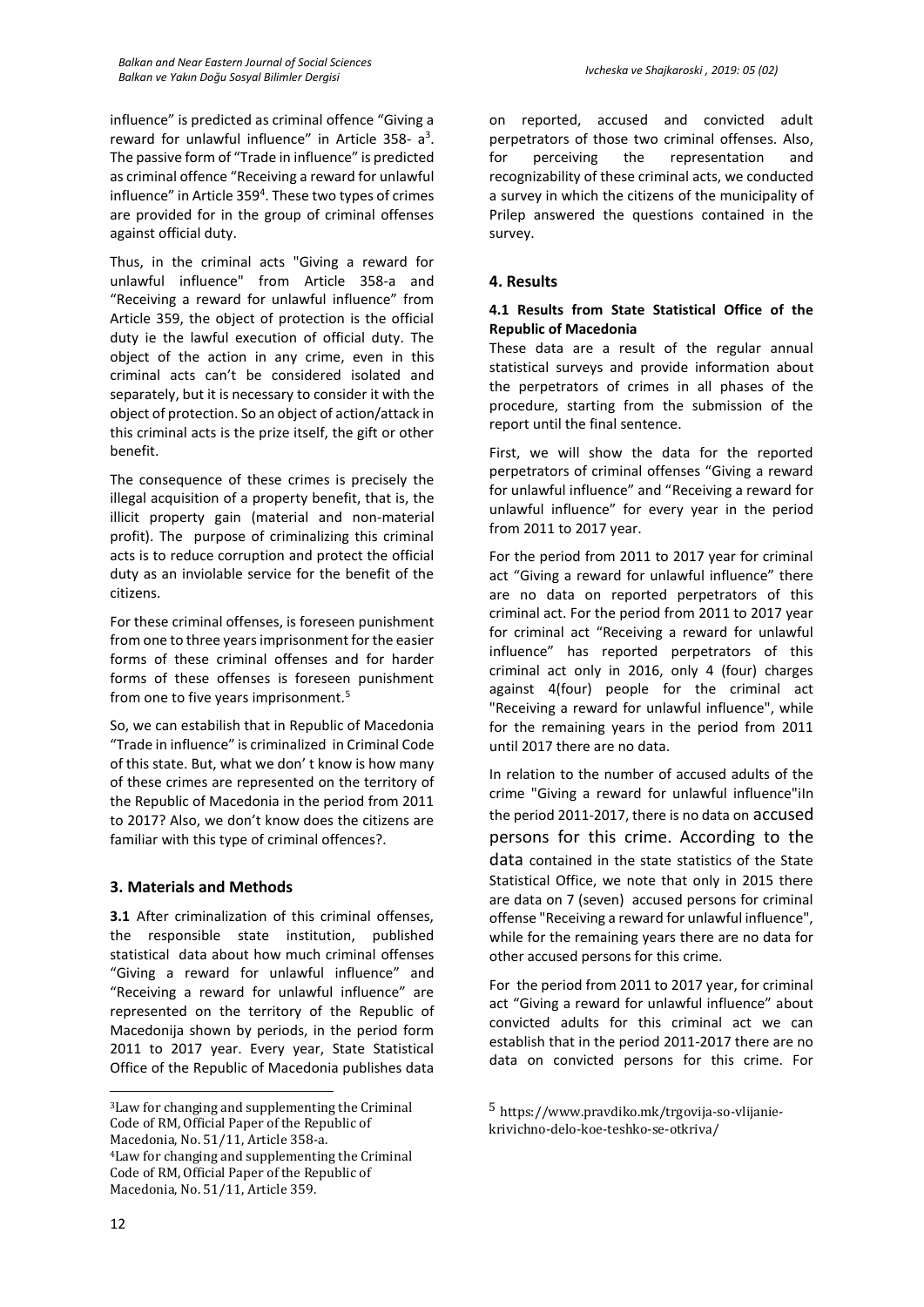convicted persons for the criminal act "Receiving a reward for unlawful influence" there are data only in 2015 that 7 people have been convicted of this crime, while for the remaining years there are no data for other convicted persons for this criminal act.4

Table 1 – Reported, accused and convicted adults persons for criminal act "Giving a reward for unlawful influence" in period from 2011 to 2017 year.

|                                                                                                                                                          | Year | 2011    | 2012    | 2013    | 2014    | 2015    | 2016    | 2017    |  |  |  |
|----------------------------------------------------------------------------------------------------------------------------------------------------------|------|---------|---------|---------|---------|---------|---------|---------|--|--|--|
| Reported adults persons                                                                                                                                  |      | No data | No data | No data | No data | No data | No data | No data |  |  |  |
| Accused adults persons                                                                                                                                   |      | No data | No data | No data | No data | No data | No data | No data |  |  |  |
| Convicted adults persons                                                                                                                                 |      | No data | No data | No data | No data | No data | No data | No data |  |  |  |
| Criminal act "Giving a reward for unlawful influence"                                                                                                    |      |         |         |         |         |         |         |         |  |  |  |
| Table 1 – Reported, accused and convicted adults persons for criminal act "Receving a reward for unlawful<br>influence" in period from 2011 to 2017 year |      |         |         |         |         |         |         |         |  |  |  |
|                                                                                                                                                          |      |         |         |         |         |         |         |         |  |  |  |

|                                                         | Year | 2011    | 2012    | 2013    | 2014    | 2015    | 2016    | 2017    |  |  |
|---------------------------------------------------------|------|---------|---------|---------|---------|---------|---------|---------|--|--|
| Reported adults persons                                 |      | No data | No data | No data | No data | No data |         | No data |  |  |
| Accused adults persons                                  |      | No data | No data | No data | No data |         | No data | No data |  |  |
| Convicted adults persons                                |      | No data | No data | No data | No data |         | No data | No data |  |  |
| Criminal act "Receving a reward for unlawful influence" |      |         |         |         |         |         |         |         |  |  |

# **4.2 Results from the research of group of respondents about criminal offenses "Giving a reward for unlawful influence" and "Receiving a reward for unlawful influence"**

Besides statistic data of State Statistical Office of Republic of Macedonia, we made a research. First we established our target group. In the interest for this research we targeted the citizens of the municipality of Prilep. Then we made electronic questionnaires for these target groups with questions who had offered answers. The citizens of the municipality od Prilep had to answer the following questions:

1."Have you heard about the criminal acts "Giving a reward for unlawful influence" and "Receiving a reward for unlawful influence"? ", 2."From where did you hear about this criminal acts?",

3."Have you participated in or know someone against whom criminal proceedings are conducted or is convicted of these crimes?",

4."Do you think that these criminal acts are easy to recognize and detect?",

5."Do you think that the public is sufficiently informed about the identification and detection of these crimes?",

6."How do you think it is more appropriate to inform the public about the recognition of these crimes?" and

7."Do you think that the media and the civil society sector should be more involved in detecting these crimes?".

We conducted these surveys throught an electronic survey in the random and unlimited selection of respondents. We received a response from 29 respondents and we will show received answers on this questions in numbers and in fiqures in which will be expressed in percentages.

On the first question, 16 of the 29 respondents answered that they had heard about the crimes "Giving a reward for unlawful influence" and "Receiving a reward for unlawful influence", while 8 answered that they heard but aren't sure, 3 people answered negatively with NO that they don't have heard about this crimes, while 2 people didn't answer the first question.



1. Figure 1- Results from respondents at first question

The second question about where they had heard about these criminal acts, most respondents 14 answered that they heard from the media (TV, internet), while 8 respondents answered that they heard from lawyers, prosecutors, judges or professors. From other people, heard two respondents. In response to this question, 3 respondents answered the "Other" as answer.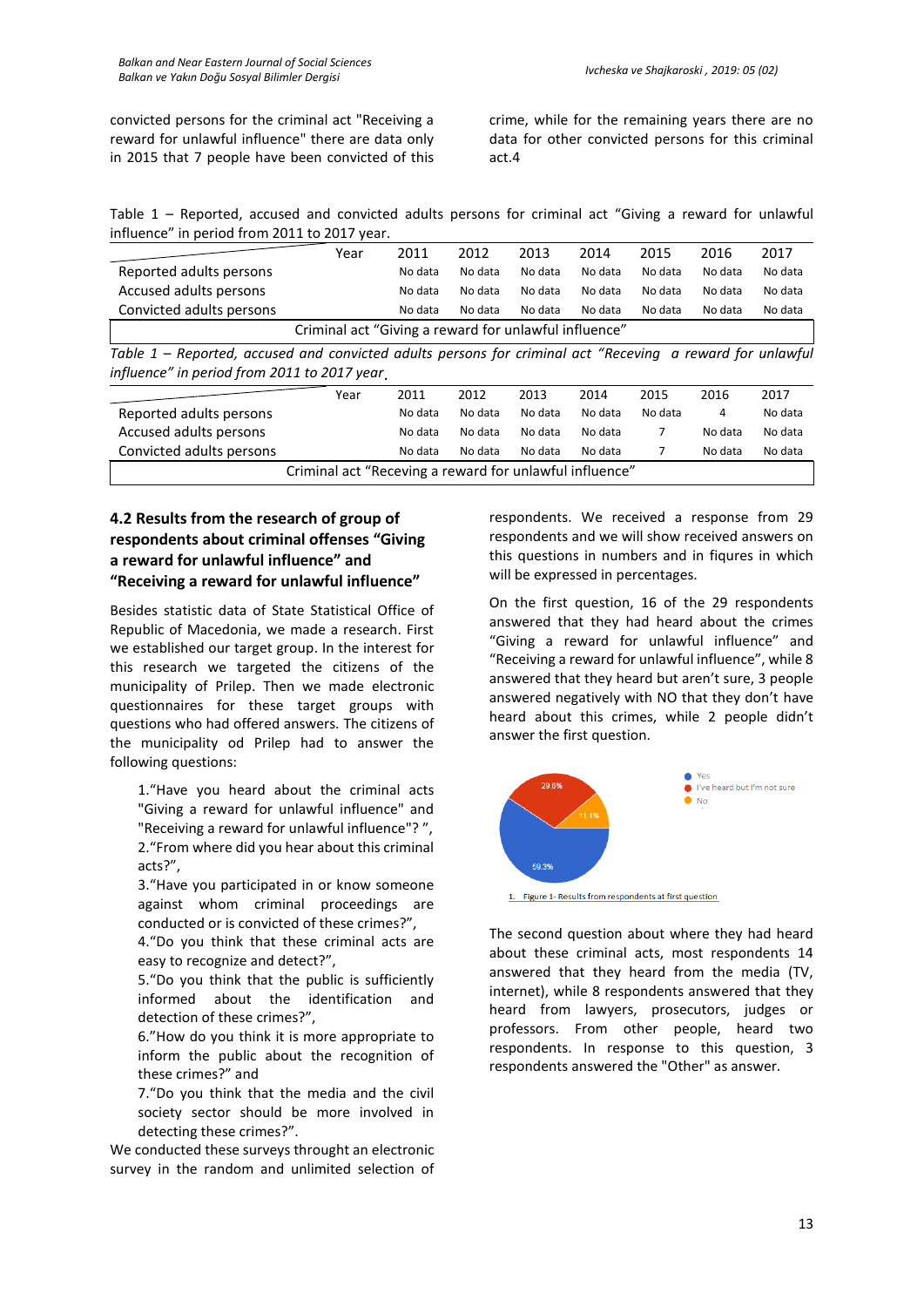*Balkan and Near Eastern Journal of Social Sciences Balkan ve Yakın Doğu Sosyal Bilimler Dergisi Ivcheska ve Shajkaroski , 2019: 05 (02)*



Figure 2- Results from respondents at second question  $\overline{2}$ 

On the third question, only one person replied that he knew a person against whom criminal proceedings were conducted for these crimes or was himself a participant in the criminal procedure for these crimes. While 18 respondents don't know the person against whome the proceeding was conducted for these crimes, while 8 persons heard about other persons from whom criminal proceedings were conducted, but ther are not sure who those persons are.



On the fourth question, 5 respondents consider that these crimes are easy to recognize and observe, 11 think they are not easy to observe and recognize, 10 answered that they did not know, and 3 respondents refrained from responding.



On the fifth question 20 people think that the public is not sufficiently informed about the detection and recognition of these criminal acts, while 5 consider the public is informed, 4 people didn't answer this question.



When we analyizing the report of the State Statistical Office of Republic of Macedonia in period from first criminalization of the criminal acts "Giving a reward for unlawful influence" in Article 358- a and "Receiving a reward for unlawful influence" in Article 359 in Criminal Code of Macedonia in 2011



5. Figure 5- Results from respondents at fifth question

On the sixth question, most respondents even 16 answered that it is most appropriate for the public to be informed about these crimes through the media (TV or internet), 8 respondents think that it would be more favorable through officials (police officers, lawyers etc.), 2 respondents andwered it is better to use promotional material, and 3 respondents did not answer this question.



6. Figure 6- Results from respondents at sixth question

On the seventh question, 24 respondents consider that the media and the civil society sector should be more and more involved in detecting and recognizing these crimes, 2 people believe that media and civil society should not be included at all, while 3 people didn't respond on this question.



year to 2017 year, we can conclude that this report are very poor. For the criminal offence "Giving a reward for unlawful influence" there are no data for reported, accused and convicted adults persons. Although for the criminal offence "Receiving a reward for the unlawful influence" there are data for accused and convicted, they are too few.

When we analyzing the data from survey which we have implemented, we can see that most of the